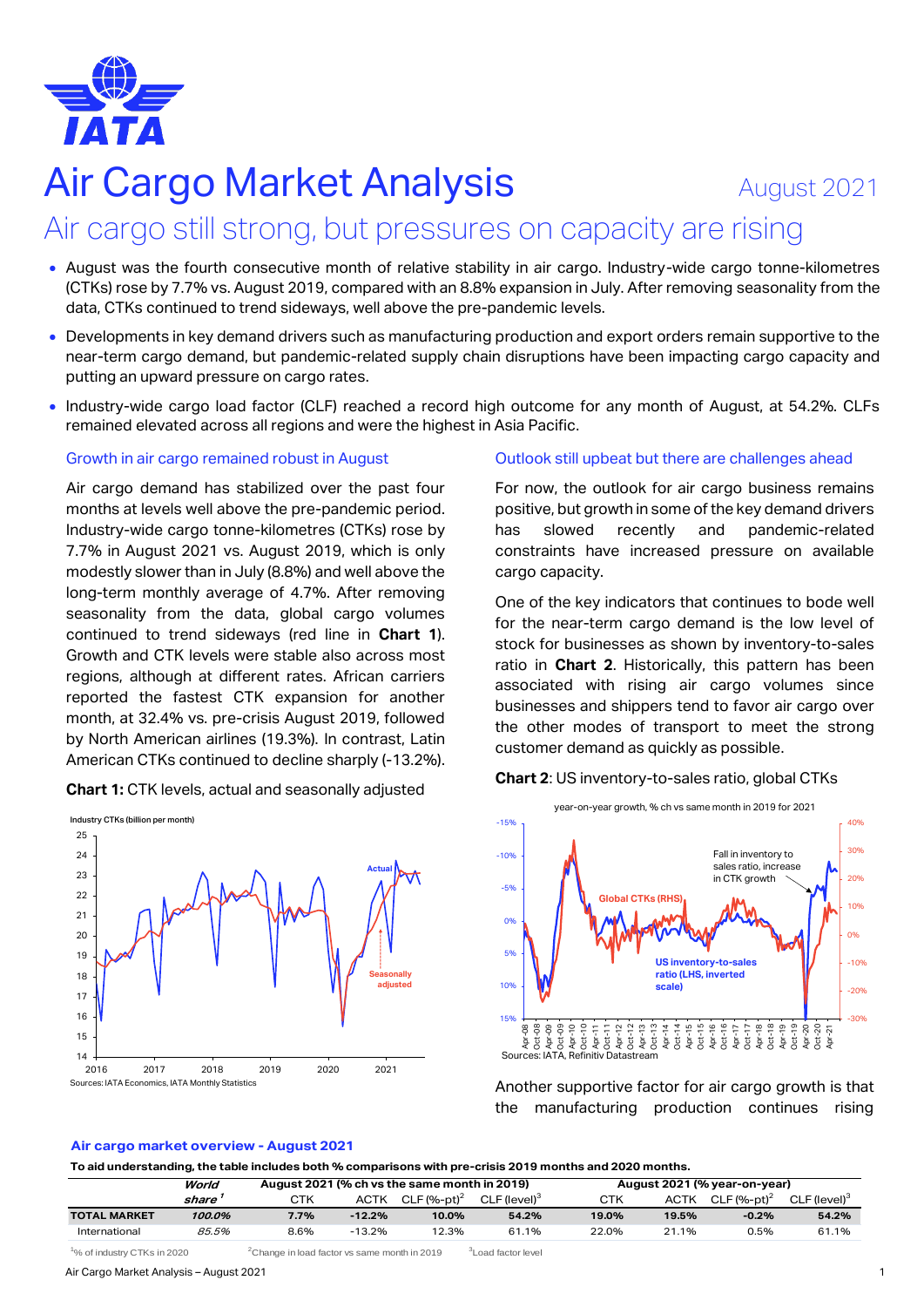globally – a sign that global demand for goods remains strong and should benefit air cargo shipments. That said, the growth in this metric is not as fast as in the previous months (global output PMI at 51.9 in August vs. 54.4 in July) due to weaker outcomes in the US, Eurozone, and Asia. A similar trend has also been observed in new export orders – another important air cargo demand driver – where expansion slowed at the global level and turned into contraction in emerging economies (**Chart 3**). All told, although the latest developments in the two indicators mentioned above are consistent with growing air cargo demand, they are less supportive than in the previous months and show that global manufacturing growth has peaked.

**Chart 3**: New export orders component of the manufacturing PMI



One of the main challenges to further economic growth is a severe global supply chain congestion resulting from pandemic restrictions. Factory closures and staff quarantines have led to transport delays and input shortages, which have been adversely impacting businesses through higher cost of materials. For airlines, the longer delivery times mean higher air cargo demand since shippers use air transport to speed up their shipping process. However, delays and flight cancellations in airports and uncertainty about schedules have also increased pressure on already constrained cargo capacity. The combination of robust consumer demand and capacity pressures has been pushing up already elevated shipping rates, making air cargo less affordable for many businesses.

Looking forward, it is likely that cargo demand will remain strong amidst the upcoming large ecommerce events (Single's Day, Black Friday, Christmas…) and launch of new tech products. However, if the available capacity falls further, there might be some setbacks on the way for volumes actually carried.

#### Global cargo capacity falls amidst ASPAC disruptions

The pressure on global air cargo capacity has increased in August. The industry-wide available cargo tonne-kilometres (ACTKs) fell by 12.2% in August 2021 compared with pre-crisis August 2019 – a 1.7 percentage points (ppts) faster decline than in July. In month-on-month terms, ACTKs fell by 1.6% – the fastest fall since January 2021. The deterioration in global capacity was largely driven by developments in domestic Asia Pacific market. The spread of Delta variant in mainland China led closure of the Nanjing airport and strict airport and airline crew quarantines in Shanghai, Beijing and other key airport hubs. Pandemic lockdowns also weighed on available cargo space in Vietnam. Amongst the other regions, capacity also fell in the highly volatile Latin America market (- 4.6% m-o-m). In the other parts of the world ACTKs continue to recover, albeit at a slow rate (**Chart 4**).

#### **Chart 4:** SA ACTKs by region of airline origin



Load factors remain well above the pre-crisis levels

The rising cargo demand against falling cargo supply meant that the industry-wide cargo load factor (CLF) reached a record high outcome for any month of August, at 54.2% (**Chart 5**). Cargo load factors remained elevated across all regions and were the highest in Asia Pacific.

#### **Chart 5**: Cargo load factors by region of airline origin



Sources: IATA Economics, IATA Monthly Statist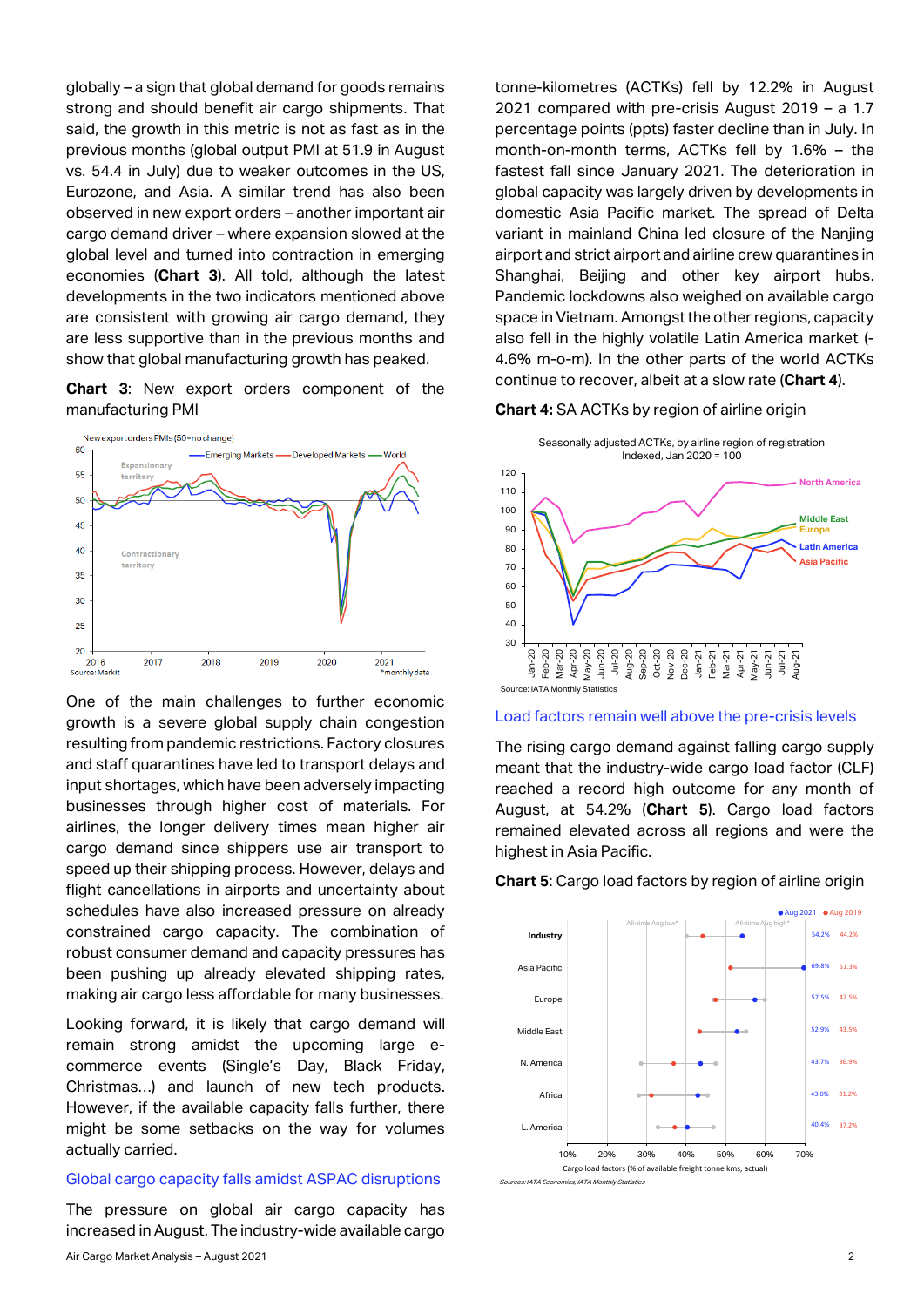#### International air cargo remained stable

As for the industry as a whole, international air cargo continued to trend sideways but remained well above the pre-crisis levels. CTKs rose by 8.6% in August 2021 vs August 2019 – broadly unchanged from July (**Chart 6**). Growth results were similar to July across all regions.

The recovery in international capacity remained slow due to still subdued international passenger market. Indeed, international belly cargo ACTKs were down 37.7% in August 2021 vs. August 2019 – a little improvement on the 39.1% fall in July. At the same time, growth in international dedicated ACTKs accelerated, to 28.3% compared to August 2019 (27.3% in July). Aggregating the two, international ACTKs fell 13.2% vs. the pre-pandemic levels.

**Chart 6:** Int'l CTK growth versus the same month in 2019 (airline region of registration)



#### African airlines outperformed again

African airlines continued to lead the international CTK growth chart in August, reporting a 33.9% expansion vs. August 2019 – a 1.1ppts improvement on the growth in the same metric in July. Amongst the key regional routes, Africa-Asia has been showing the fastest expansion, at 26.4% vs. two years ago.

#### Demand drivers remain supportive in Nth. America

In August, airlines based in North America flew 18.0% more CTKs compared with pre-crisis levels. Manufacturing PMI indices signal that production and new export orders continue to rise robustly in the US. This bodes well for the region's near-term cargo demand outlook. That said, international cargo capacity remains restricted with many of the important cargo hubs reporting severe congestions (e.g. Los Angeles, Chicago). Amongst the region's key int'l markets, the smaller North-Central America performed the strongest, expanding by nearly 39% compared with pre-pandemic August 2019 (**Chart 7**).

#### CTK growth accelerated slightly in the Middle East

Middle Eastern carriers reported the largest improvement in August amongst all regions. Their international CTKs rose by 15.4% compared with precrisis August 2019 – a 2.4ppts uptick on the CTK expansion in July. The region's growth was boosted by cargo traffic on Middle East-Asia segment-based routes (+16.4% in August vs. August 2019).

**Chart 7**: International CTKs by route (segment-based)





#### Int'l cargo developments unchanged in Europe

International CTKs of European airlines grew by 6.0% vs. pre-pandemic levels for another month. The drivers of near-term air cargo demand including manufacturing production and export demand continue to perform well in the region.

#### Capacity recovery stalling in Asia Pacific

Asia Pacific airlines reported a moderate international air cargo growth in August, at 3.0% (vs. 2019), which is a slower expansion than in July (+4.4%). However, in month-on-month terms int'l CTKs picked up by 0.7%. Looking ahead, the slowing growth momentum in the Chinese economy indicates that operating backdrop will be less supportive to the region's near-term cargo demand. Moreover, although the latest pandemic disruptions in China impacted to a greater extent domestic flights, international Asia Pacific capacity also remains severely restricted, especially on Within Asia and Europe-Asia routes.

#### Latin American airlines lag the industry

Latin American airlines remained at the bottom of the CTK growth chart for another month, reporting a 14.0% international CTK decline vs. August 2019. The shortage of international cargo capacity remains the largest amongst all regions, at -27.1% vs. August 2019).

> IATA Economics [economics@iata.org](mailto:economics@iata.org) 29th September 2021